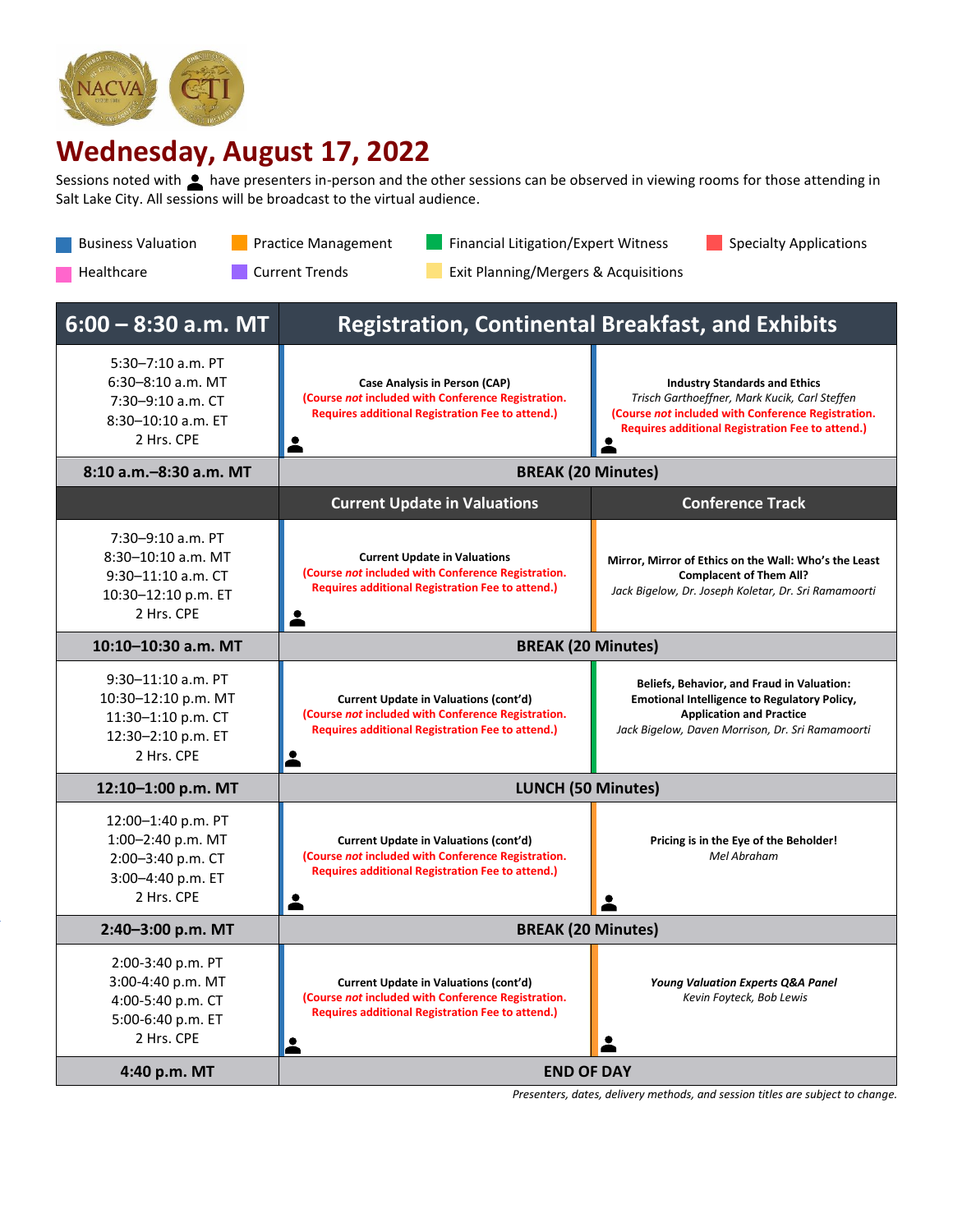## **Thursday, August 18, 2022**

Sessions noted with **A** have presenters in-person and the other sessions can be observed in viewing rooms for those attending in Salt Lake City. All sessions will be broadcast to the virtual audience.

| $6:00 - 6:50$ a.m. PT<br>Around the Valuation World Morning Show<br>7:00-7:50 a.m. MT<br>Around the Valuation World Correspondents<br>8:00-8:50 a.m. CT<br>9:00-9:50 a.m. ET<br>1 Hr. CPE<br><b>BREAK (20 Minutes)</b><br>7:50-8:10 a.m. MT                                                                                                                                                                                                                                                                                                                                                                                                      |
|--------------------------------------------------------------------------------------------------------------------------------------------------------------------------------------------------------------------------------------------------------------------------------------------------------------------------------------------------------------------------------------------------------------------------------------------------------------------------------------------------------------------------------------------------------------------------------------------------------------------------------------------------|
|                                                                                                                                                                                                                                                                                                                                                                                                                                                                                                                                                                                                                                                  |
|                                                                                                                                                                                                                                                                                                                                                                                                                                                                                                                                                                                                                                                  |
| 7:10-8:00 a.m. PT<br>8:10-9:00 a.m. MT<br>Keynote: Industry Update: Opportunities, Challenges, and Best Practices of<br><b>High Performing Firms</b><br>9:10-10:00 a.m. CT<br>Allan Koltin<br>10:10-11:00 a.m. ET<br>1 Hr. CPE                                                                                                                                                                                                                                                                                                                                                                                                                   |
| 9:00-9:20 a.m. MT<br><b>BREAK (20 Minutes)</b>                                                                                                                                                                                                                                                                                                                                                                                                                                                                                                                                                                                                   |
| <b>Track Two</b><br><b>Track Three</b><br><b>Track Four</b><br><b>Session Tracks</b><br><b>Track One</b>                                                                                                                                                                                                                                                                                                                                                                                                                                                                                                                                         |
| 8:20-10:00 a.m. MT<br><b>Environmental Social and</b><br><b>Valuing Cannabis 2.0:</b><br>9:20-11:00 a.m. MT<br><b>Trending Issues in Business Valuation</b><br><b>Governance Dialogue:</b><br>Buckle Up, this is About to<br><b>Expert Panel moderated by Lari Masten</b><br><b>What Does it Mean for</b><br>10:20-12:00 p.m. MT<br>Get Interesting!<br><b>Private Companies</b><br>11:20-1:00 p.m. MT<br>Ryan Cram, Ron Seigneur<br>Dr. Sri Ramamoorti<br>2 Hrs. CPE                                                                                                                                                                            |
| <b>BREAK (20 Minutes)</b><br>11:00-11:20 p.m. MT                                                                                                                                                                                                                                                                                                                                                                                                                                                                                                                                                                                                 |
| 10:20-11:10 a.m. PT<br><b>Financial Litigation</b><br><b>Business Valuation of a</b><br>2022 Pepperdine Private<br><b>Trends in Turnarounds in</b><br>11:20-12:10 p.m. MT<br><b>Standards Resources</b><br><b>Real Estate</b><br><b>Capital Markets Report</b><br>a Post-Covid World<br><b>NACVA Litigation Forensics</b><br><b>Centered Entity</b><br>12:20-1:10 p.m. CT<br>Craig Everett<br><b>Matthew McKinlay</b><br><b>Board Panel moderated by</b><br>Robert Schlegel<br>1:20-2:10 p.m. ET<br>Michael Kaplan<br>1 Hr. CPE                                                                                                                  |
| <b>LUNCH (50 Minutes)</b><br>12:10-1:00 p.m. MT                                                                                                                                                                                                                                                                                                                                                                                                                                                                                                                                                                                                  |
| 12:00-1:40 p.m. PT<br><b>Asset-Based Approach</b><br>Why is This Case Not<br><b>Middle Market M&amp;A</b><br><b>Healthcare Regulatory</b><br>1:00-2:40 p.m. MT<br>to Business Valuation:<br>Solved?<br><b>Updates &amp; Valuation</b><br><b>Valuation: Stop Playing</b><br>Judge Driscoll, Judge<br><b>Checkers and Start</b><br><b>Implications</b><br>Conceptual<br>2:00-3:40 p.m. CT<br><b>Foundations and</b><br>Platt (Ret.), Judge Yates<br><b>Playing Chess</b><br>Jessica Bailey-Wheaton,<br>3:00-4:40 p.m. ET<br><b>Practical Applications</b><br>Michael Kaplan<br>Stephen White<br>Todd Zigrang<br>2 Hrs. CPE<br><b>Robert Reilly</b> |
| <b>BREAK (20 Minutes)</b><br>2:40-3:00 p.m. MT                                                                                                                                                                                                                                                                                                                                                                                                                                                                                                                                                                                                   |
| 2:00-3:40 p.m. PT<br><b>Alternate Dispute</b><br><b>Goodwill and Executive</b><br>3:00-4:40 p.m. MT<br><b>Resolution and Mediation</b><br><b>Exit Planning</b><br><b>Compensation in</b><br>(Title Forthcoming)<br>(Title Forthcoming)<br>Judge Driscoll, Judge<br><b>Business Valuation</b><br>4:00-5:40 p.m. CT<br>Garrett Wagner,<br>Platt (Ret.), Judge Yates,<br><b>International Exit Planning</b><br>Janae Castell<br>5:00-6:40 p.m. ET<br><b>C3 Evolution Group</b><br>Melissa Gragg,<br>Association<br>2 Hrs. CPE<br>$\bullet$<br>Michael Kaplan                                                                                        |
| <b>BREAK (20 Minutes)</b><br>4:40-5:00 p.m. MT                                                                                                                                                                                                                                                                                                                                                                                                                                                                                                                                                                                                   |
| 4:00-4:50 p.m. PT<br>5:00-5:50 p.m. MT<br><b>Hardball with Hitchner</b><br>6:00-6:50 p.m. CT<br>Jim Hitchner and Panelists<br>7:00-7:50 p.m. ET<br>1 Hr. CPE<br>2                                                                                                                                                                                                                                                                                                                                                                                                                                                                                |
| 5:50 p.m. MT<br><b>END OF DAY</b><br>Presenters, dates, delivery methods, and session titles are subject to change.                                                                                                                                                                                                                                                                                                                                                                                                                                                                                                                              |